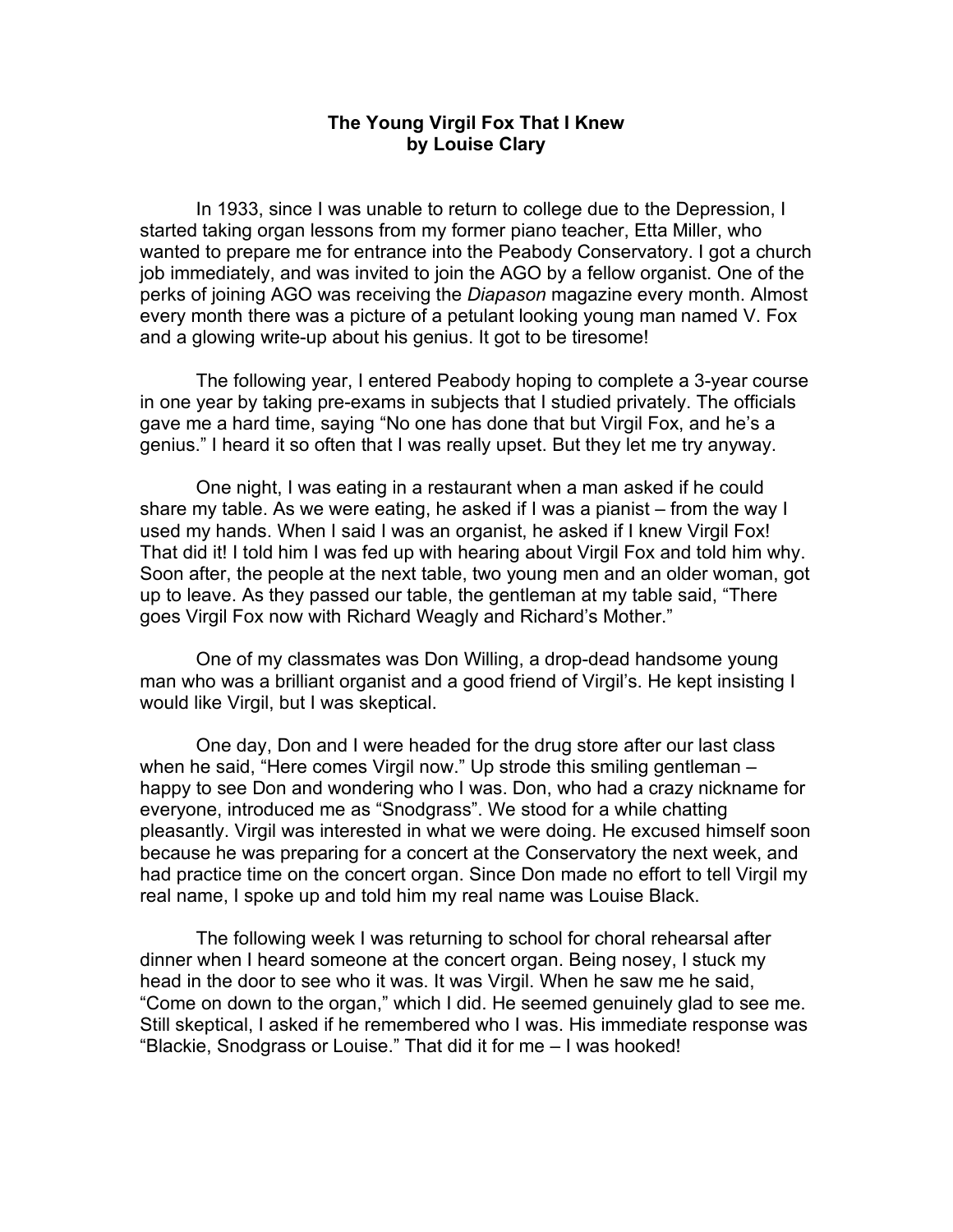After that, we three spent every evening together. After supper we'd go to Don's church and take turns playing for each other, or to my room where I had a small pump organ (for keyboard work). Virgil could make that organ sound like a real one. He would play and sing the high school fight song that he had written for Princeton, Illinois. Other nights we went to his church, Brown Memorial, and he would play for us. He was working on his arrangement of Bach's "Come Sweet Death" at the time, and I would sit on the bench with him as he worked out the notes – sometimes with tears running down his cheeks because the music was so beautiful. He said he wanted to go to heaven with that tune. He taught us so much about expression and interpretation – what wonderful training!

He loved Fannie Brice, so when a movie of hers came to town, a group of us would go. You could hear his laugh all over the theater.

If Virgil didn't show up for dinner, Don and I would order "take-out" for him and walk to the church and pound on the door. I'd sit with Virgil while he ate, and Don would play the big organ.

When Virgil went on a concert tour that year, he gave us his itinerary with dates and addresses of every place he was to play. Every evening Don and I would write him a letter telling him all the news; and Don, who was a marvelous caricaturist, would decorate it with drawings. We had a letter waiting for him every place he played. We became his "family." When he returned and joined us for lunch at a restaurant, he would come in saying, "You guys are angels." You could hear him all over the restaurant!

I always went back to Harrisburg on Friday afternoons by train for choir rehearsal, and to church on Sunday. Then Sunday afternoon or early Monday, I'd head back for Baltimore. Sometimes Dick Weagly had a group of 15 to 20 people to their home on Sunday afternoons to sight-read Bach Cantatas or other music of that type. On those Sundays I'd go back early so I could be part of that.

My schedule was so full, 15 subjects, that I didn't have time to memorize the required music for my final exam. I began to have health problems – fainting spells – so it was decided to ease up on the organ and concentrate on the other subjects. The next year I could come back for organ alone one day a week.

On Virgil's birthday, May 3, he wanted to go for a ride so he, Don, Frances, and I drove out to Sherwood Gardens where we wandered all through the place enjoying the flowers. Frances had to be back for a class, so we dropped her back at the Conservatory. Virgil wanted to take some flowers to an elderly lady from his church who was in the hospital, so Don and I sat in the car while he visited her. When he came back, we stopped at an ice cream store where he bought each of us two big ice cream cones. It was a hot day and we had to eat like crazy so we wouldn't drip in his car. I remarked that since it was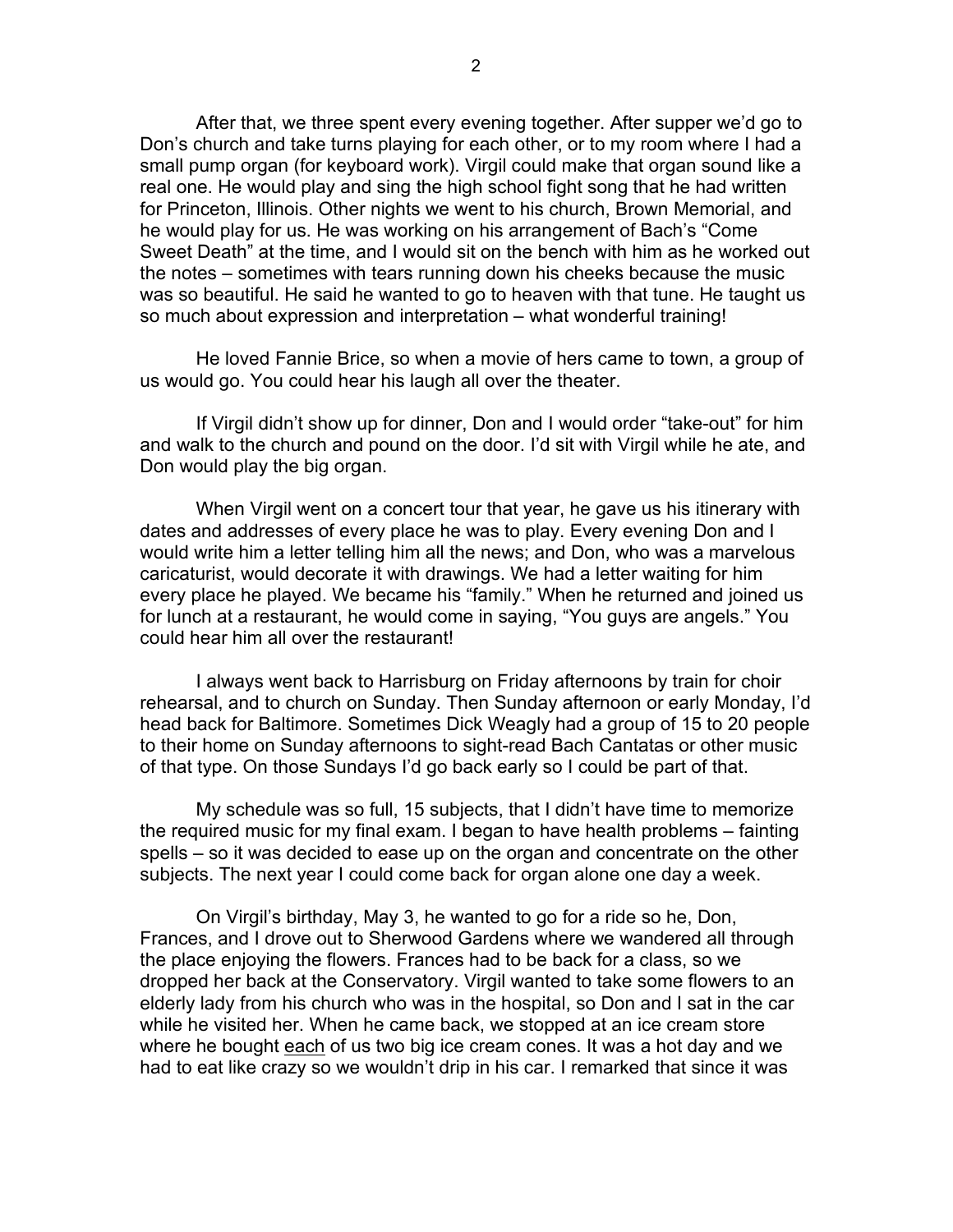his birthday, we should be doing things for him. He said on his birthday he wanted to be happy, and nothing made him happier than being with "you kids."

He told me once that he was kept so busy with school and music that he had no time for friends; and when he got the scholarship to Peabody he was there from 7 AM to 11 PM every day. He said he never allowed himself the luxury of friends. He was now enjoying the pleasure of spending time with friends.

That summer, he went back to France and I received frequent postcards from him. In the fall, I returned to Peabody to work mainly on the organ, but since I was there, I signed up for extra courses. The same group of students was there plus some new ones, so our group was expanded. Some weren't organ students, but they enjoyed being around us since we had such a good time.

Virgil had an appointment in New York and suggested that we go along. One of our friends from the year before was now going to Juilliard and wanted us to visit her, so Nell and I went along to stay overnight with her while Virgil and Don did their business.

Three times we were stopped by the police for minor infractions and each time Virgil talked his way out of a ticket. One line we heard was, "Officer, I have my best friends in this car. I would never do anything to endanger them."

When we got to New York, Virgil stopped in heavy traffic and took us girls down the subway entrance in Times Square and told us which train to take and where to get off - at Riverside and  $116<sup>th</sup>$  St., and we'd be near Juilliard. He said he'd pick us up the next afternoon at a certain corner. Then, off he dashed to get back to his car.

Of course, we waited an hour on the corner the next day to be picked up. I said, "I bet he ran into an old friend and got to talking." When he finally came he said, "I'm sorry girls, I ran into an old friend and got to talking."

It was around that time when I started sitting in the front seat with Virgil. He was the world's worst driver, and I would frequently have to grab the wheel when he let go to turn and talk to someone in the back seat. It never fazed him. When he'd turn around and take the steering wheel back, he'd say, "Thanks, Little One." He seldom used my name. I was either "Little One" or "Sweetie."

The organ teacher at Peabody was Louis Robert, a big, dour Dutchman with phenomenal pedal technique. That's where Virgil learned his mastery of the pedalboard. But the dear man was terribly jealous of Virgil because when Virgil played a concert, he got rave reviews; but when Mr. Robert played, he got barely a mention in the local paper. He was so grim and unfriendly that he had no friends, but he had technique! He knew Virgil and I were good friends and he gave me a hard time about it.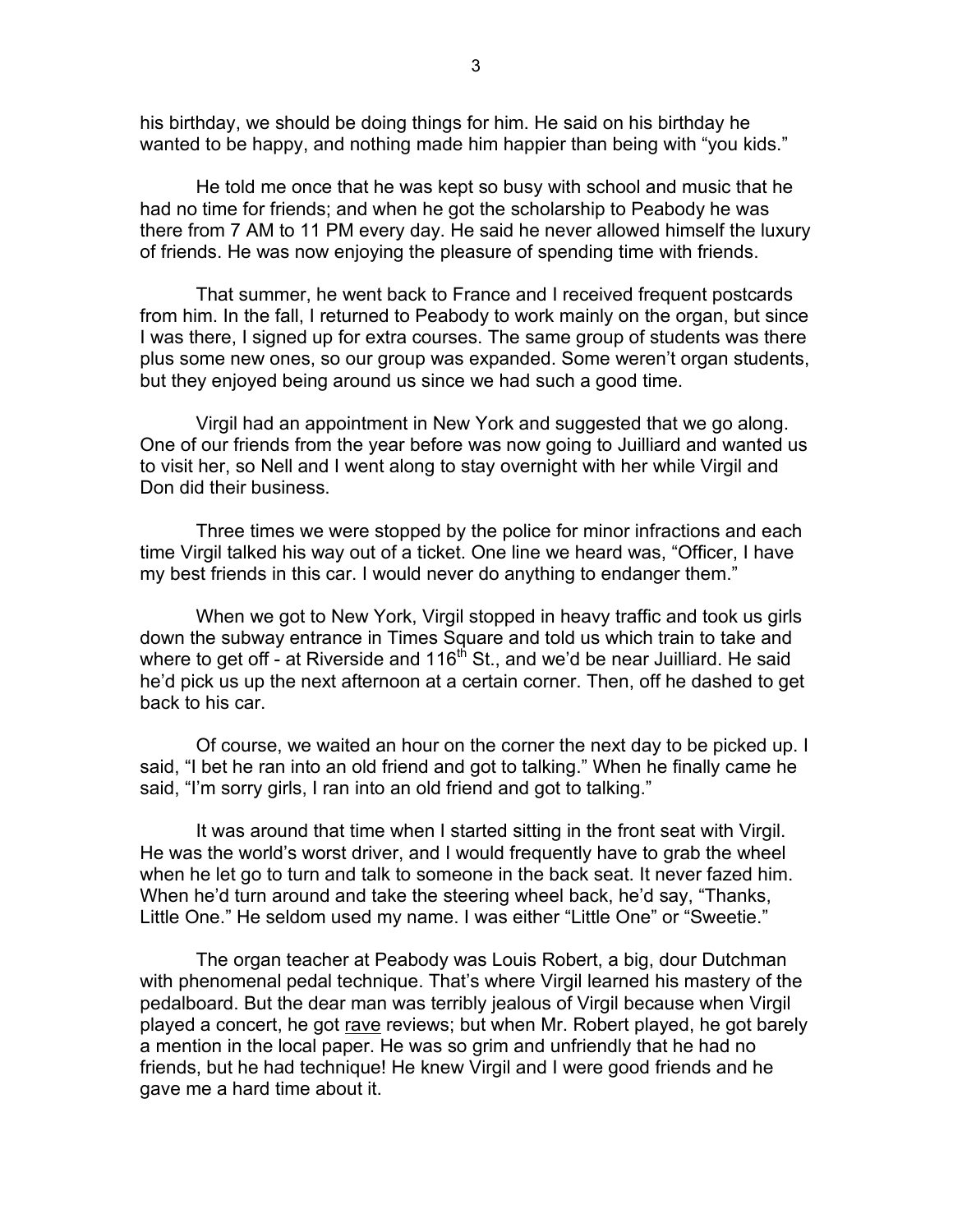One of my assignments was to write an original piece to play in a recital. I developed a flute piece with organ accompaniment. I showed it to Virgil at lunch one day and he sat there and registered the whole piece for the concert organ just by looking at it. It was a big hit. I had an advanced flute student play with me.

Sometime later, I had a similar assignment and started the theme as a joke for Miss Lucke [another teacher at Peabody), who liked my idea and had me enlarge on it. When it was done, Virgil again registered the piece for me. He caught my idea and it worked. I called it "Dance of the Robots." He had a sense of analyzing music without even hearing it.

About that time, Mr. Robert became more difficult and cranky. I was working on the slow movement of the Widor  $4<sup>th</sup>$  Symphony and had to play melody on the  $4<sup>th</sup>$  manual, accompaniment on the  $3<sup>rd</sup>$ , and staccato pedaling with both feet. Since I was 5' 2", it was almost impossible to maintain my balance on the bench. He refused to let me couple the melody down to the lowest manual. So I tried to do as he wanted. During my lesson, when I started to lose my balance and fall forward on the pedalboard, I grabbed the music rack to keep on the bench. Mr. Robert screamed and ranted that I was doing "Fox tricks!" It seems when Virgil was younger and had a spectacular pedal passage with no manuals, he would hold the music rack with both hands so everyone knew he was using only feet - he was a "show-off." I became so upset at Mr. Robert that I closed my book and walked out on him. We never knew he was very ill - and several days later he died of a heart attack. I have felt bad about it ever since. I learned a great deal from him, and wish I could have told him so.

All the organ students were at loose ends, so Virgil suggested that Don and I go with him to Bridgewater College in Virginia where he was to play a concert the next night. He called ahead to make overnight arrangements for me since he and Don would stay in the Boy's Dorm. Don drove and Virgil sat in back with his dummy keyboard. We had to guess what he was playing from the clicking of the keys. We stopped in Washington at the National Cathedral so we could meet the organist and see the organ.

When we reached Bridgewater in the evening, I stayed with a woman professor who studied with Virgil now and then. In the morning, Don and I took the car and explored the area while Virgil practiced. The concert was great and interesting. On his last number, "The Widor Toccata," he blew a fuse and the organ "died." He walked out for a few minutes while the place was in absolute silence. When he returned, he said to the audience, "Well, let's see if it works now." So he started the Toccata again and it went great. At the end, the audience went wild; mainly young people.

After the concert, we went backstage where someone had recorded the program - just experimenting. Virgil had never heard himself recorded before and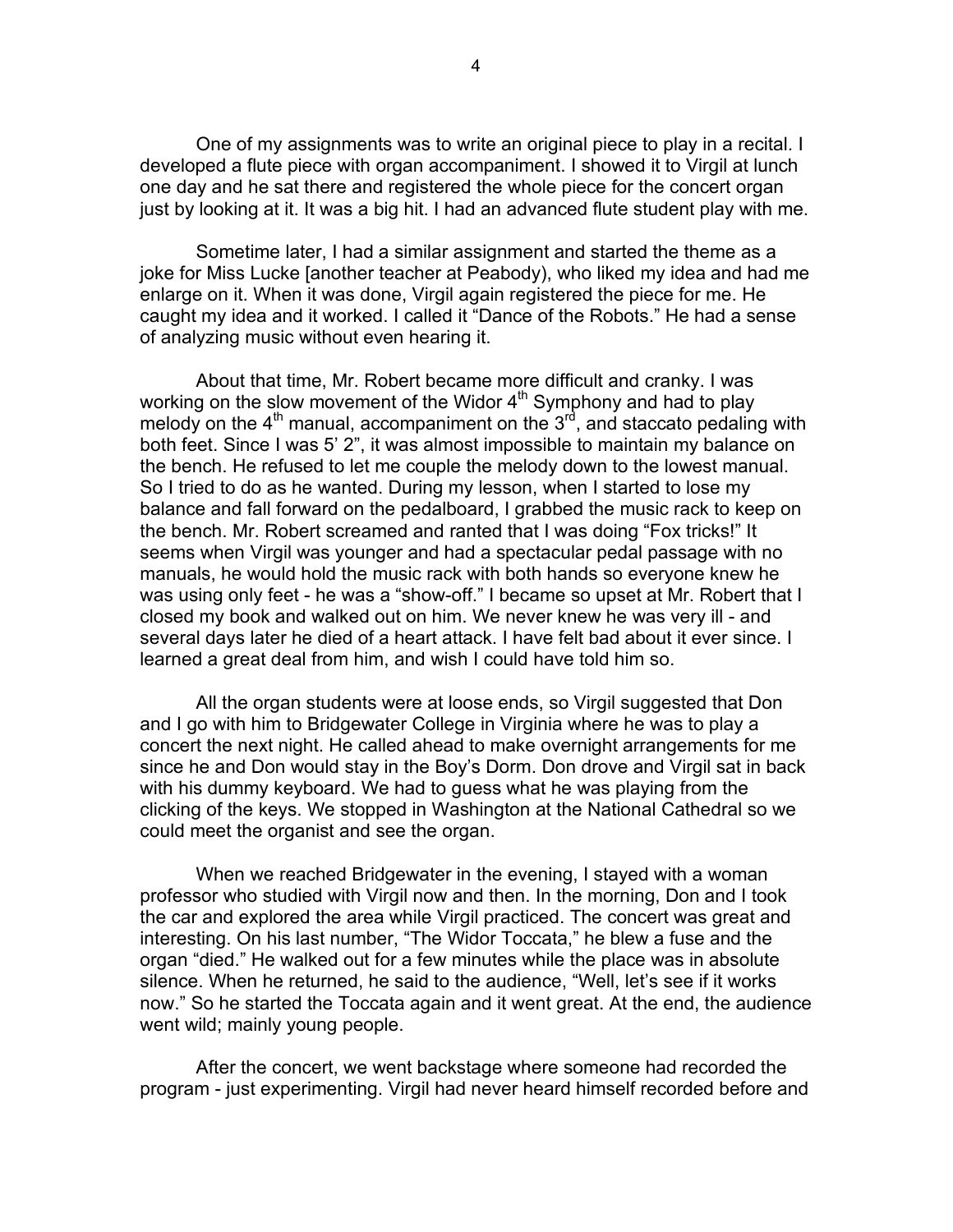got so excited when he heard it, he went over backward into some stage props, and since he had his arm around my shoulder, I went down too!

The next day on the way back to Baltimore as we came out of a restaurant, he asked me, "Little One, how would you like me to be your teacher?" That was how we heard he was to be the new head of the organ department at Peabody.

It was around this time that Virgil began wearing an "opera cape" after each concert, when he would greet his friends and admirers. He got a great deal of criticism for that – some said it was an affectation – that sort of comment. He did get a lot of negative comments about his mannerisms, which he chose to ignore. He explained to me that after a concert he was always soaked with perspiration. One time after a concert in Chicago, it was so cold backstage where he greeted people that he got pneumonia. The doctor told him to put a coat on before greeting people. An overcoat put over a wet suit was very awkward. So a French organist friend suggested the cape. It worked so very well that Virgil ignored all the snide remarks and it eventually became his "trademark".

Brilliant colors were important to Virgil. When we visited Sherwood Gardens, he would sit on the grass by the most colorful flowerbeds and just absorb the brilliance of the flowers. I had two long chiffon scarves that were angle-striped in bright colors, which I frequently wore as a tie around the top, and as a sash. When I played the organ, I would flip the long ends of the sash back of the bench out of the way. Sometimes I would feel a little movement during the lesson and Virgil would be rubbing the material between his fingers absently, not really aware of it but just absorbing the colors into his hands. After more than 65 years, I still have those scarves that he loved!

When his Aunt Etna came from Illinois to visit him, he was tied up with lessons so he gave me his car keys and told me to entertain her – take her anywhere she wanted to go, then meet him for lunch. She told me about his childhood – she and his mother were aware of his special talent when he was very young, but his father and brother were not as accepting that his was a special talent. Aunt Etna was a piano teacher and said when he was 6 years old she realized he was beyond her so she took him to Chicago.

Whenever a big name organist came to play a concert, Virgil made sure that Don and I met them personally. It was especially interesting when André Marchal came – he was blind and spoke no English. His daughter came with him and would write the stop list in Braille while he got the feel of the concert organ. Don and I were privileged to sit quietly in the back while he familiarized himself with the instrument.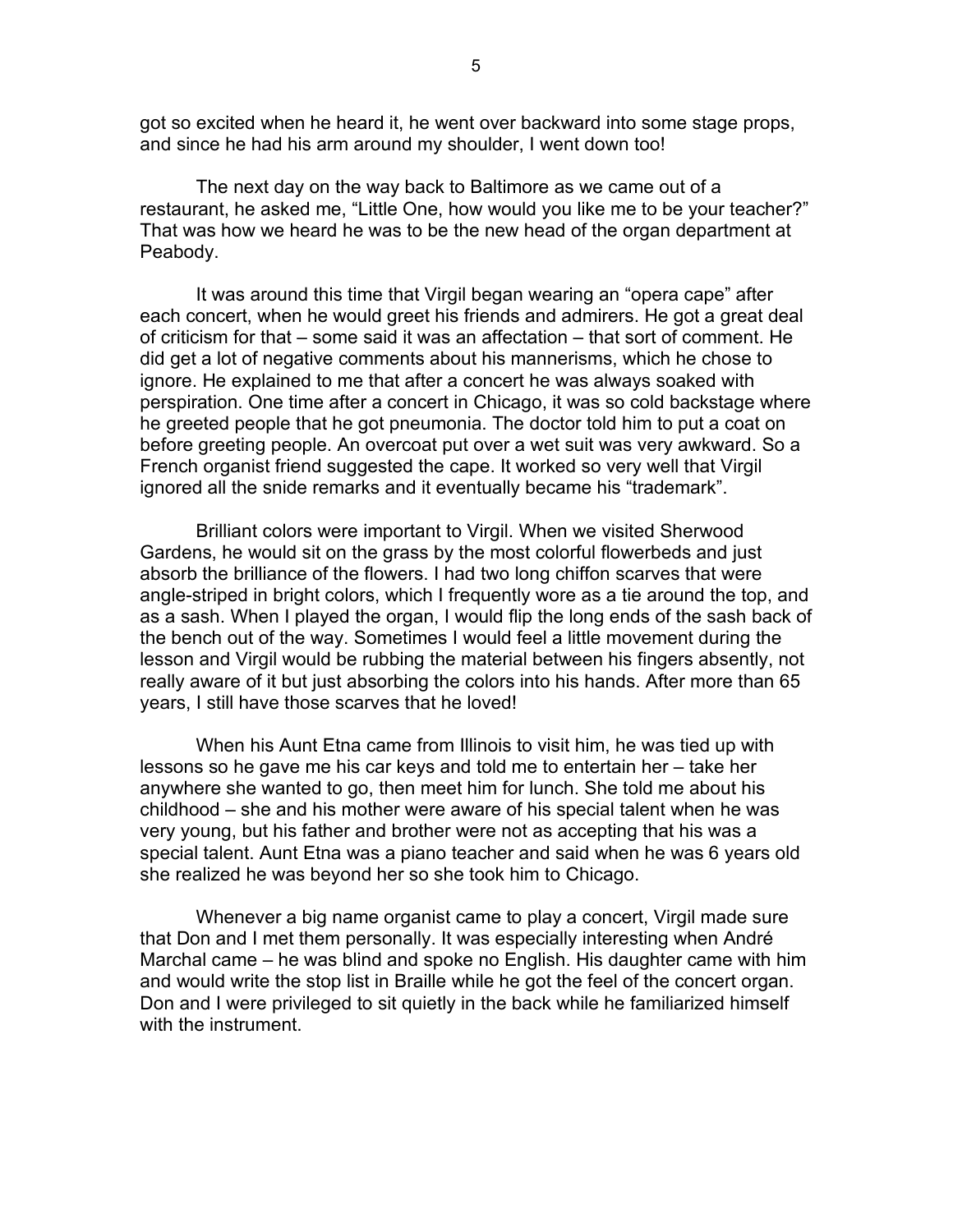Hugh McAmis was another musician who came to join us several times from New York, and we spent wonderful evenings at Don's church. Richard Purvis came from the Curtis Institute to visit Virgil, and we all had lunch together.

One time when Virgil and I had lunch together, he said he envied those who had homes and families, but he was aware that God had given him a special gift and put him in this world for one purpose – to give that gift to the world.

All the things he was criticized for, he had a reason for doing. For instance, he used to play at least one familiar musical number in his concerts such as "The Old Refrain" or "Londonderry Air." He said his mother didn't know or understand the regular organ repertoire, so if there was even one familiar piece in a concert, she could enjoy it. He thought that there were many musically untrained people like his mother who came to the concerts. Another criticism was getting up and talking about he music before he played. Most people are not familiar with the concert organ repertoire so a few words about how to listen or what to listen for helped people enjoy it more.

It seems that Virgil and Don and I were brought up on the same kind of music – opera, operetta, and oratorio, so we sang a lot in the car - Virgil on melody (because he was loud), I sang alto and Don was bass. One evening Virgil and I were to join the group at a restaurant and were a little late. As we went along, he stared singing "Because You're You" from a Victor Herbert operetta. It is a duet so I sang along. We were still singing as we got out of the car and walked arm-in-arm up the sidewalk and into the restaurant until we finished the song. It was as if no one else was around.

Another time after coming out from lunch, Virgil was being silly and walking like an ape. I put my hand on his head and pushed, so he sat down on the sidewalk, pulled a book out from under his arm and opened it up to read. People were walking past and staring so I said, "Virgil, get up!" He looked up at me and said, "You put me here".

We had a mixed group; some pianists, some vocal students, and some instrumentalists. No one smoked or drank and everyone slept in his own bed at night. We just had a good time together.

When graduation time came around, Virgil wanted to select the evening dress I would wear for the exhibition concert. I brought three to show him and he selected a rose-colored one with a full skirt. He said I was to wear lipstick of the same color. I didn't have any of that color. Later that day he came to me with a rose-colored lipstick he had bought for me!

Lessons with Virgil were fun – it was mainly interpretation. Also how to smooth out a passage with different fingering. He was very precise about correct pedaling – he developed a series of pedal scales that he used for years in his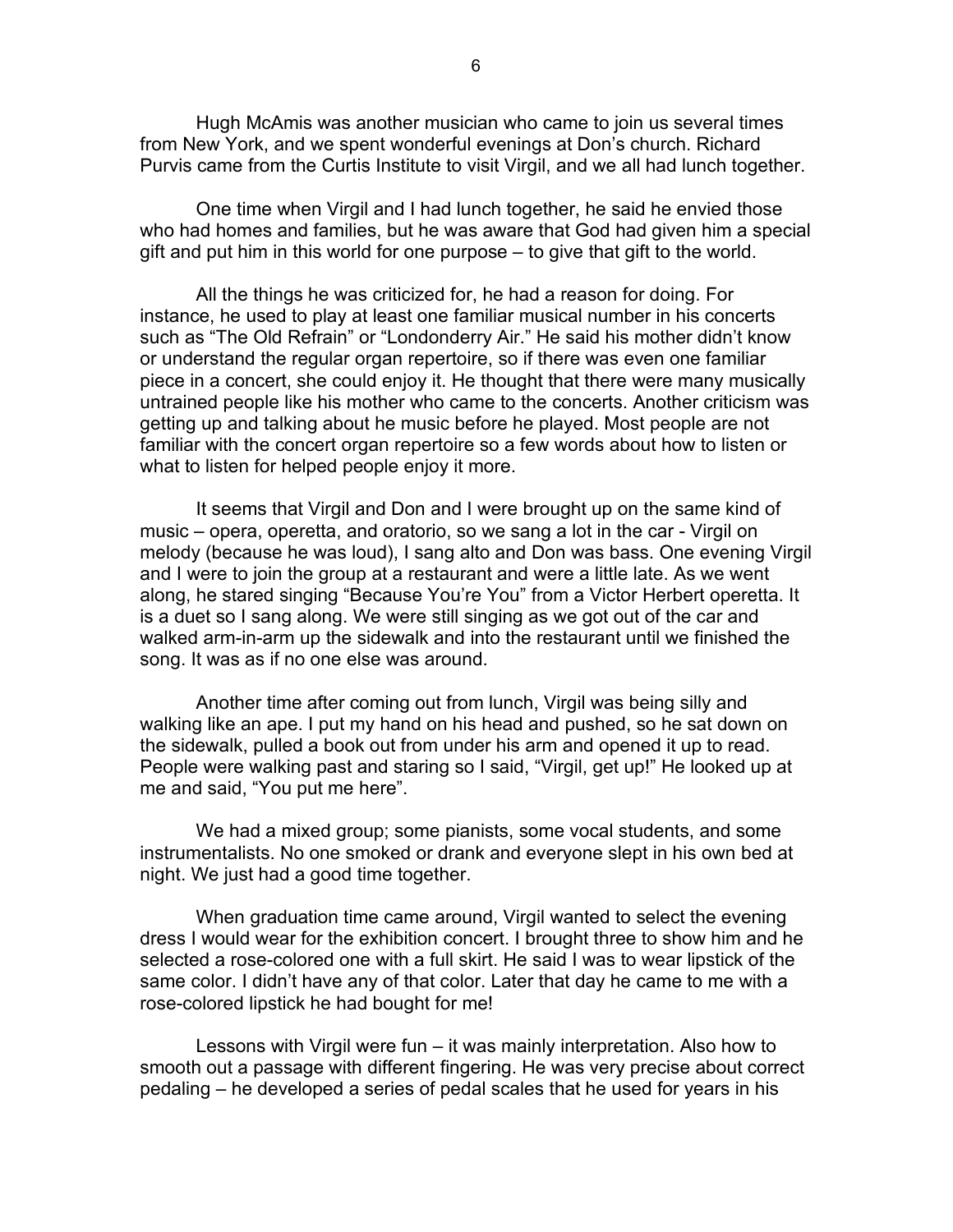Master Classes, and manual scales on the piano! He had me working on the Bach "Dorian Toccata" which I really disliked, but I had to stay with it. He used a different colored pencil each week to mark the music – my music looks like a rainbow fell on it. A piece I did like was the A-Minor Prelude and Fugue of Bach. I did most of the memorizing while riding on the train between Baltimore and Harrisburg, PA. I laid the open book on my lap and fingered it while memorizing the whole page. When I finally played it in a Friday afternoon concert, I missed a toe stud and my mind went completely blank. That page in my brain was blank. I improvised (we were trained never to stop, just improvise till it comes back). It seemed for so long. Then I hit the toe stud and suddenly the whole page flashed back in my mind. I finished the Prelude and tore into the Fugue which went terrifically – the best I had ever done it. I was so upset at myself that I headed for the station and went home. On Monday, when I returned to school, there was a message for me to see Virgil in his office. When I went, I was shocked because he was so pleased with me – he was proud that I had not stopped but kept it going. He always made me feel so good about myself.

Another time he told me to learn a certain piece in a book we both had. I had already sight-read it and thought it was "corny" and said so. But he said, "Learn it". Later, I was sent to his office where he said, "Forget the piece – you were right. It isn't worth spending time on".

Virgil would pace back and forth behind the organ bench and comment, "Come on Babe, thrill me!" or "Sing it to me, girl" or "Come on, flirt with me". A constant commentary kept me focused on the interpretation he wanted. To me, it was great – he would get so engrossed in what I was doing that he made me feel it. Even now as I play some things, I think of how he would play it. There is more to it than just playing the right notes in the right time.

He told me at that time I would never be a concert organist – I didn't have the stamina – but that I could be a "damn good" church organist, which I have tried to be now for 66 years.

One visiting organist (whose name I have forgotten) came to play a concert. We were familiar with his compositions. He started with a Bach Trio Sonata. Virgil and I were sitting about 6 rows back, when the soloist got lost, stumbled, then stopped. I could feel Virgil tense up next to me. The gentleman started over and got stuck at the same spot. He turned around and called Virgil's name. So Virgil got up and walked up to the organ where they conferred. Virgil told him to start the next movement, and had to sit next to him for the rest of the concert.

The Director usually entertained the visiting artist but this time he left early. Virgil and Don and I and several others took the gentleman out for dinner. Virgil made me sit next to him because he said I had a "gift for gab" and our visitor was so upset with himself that I could make him feel better.